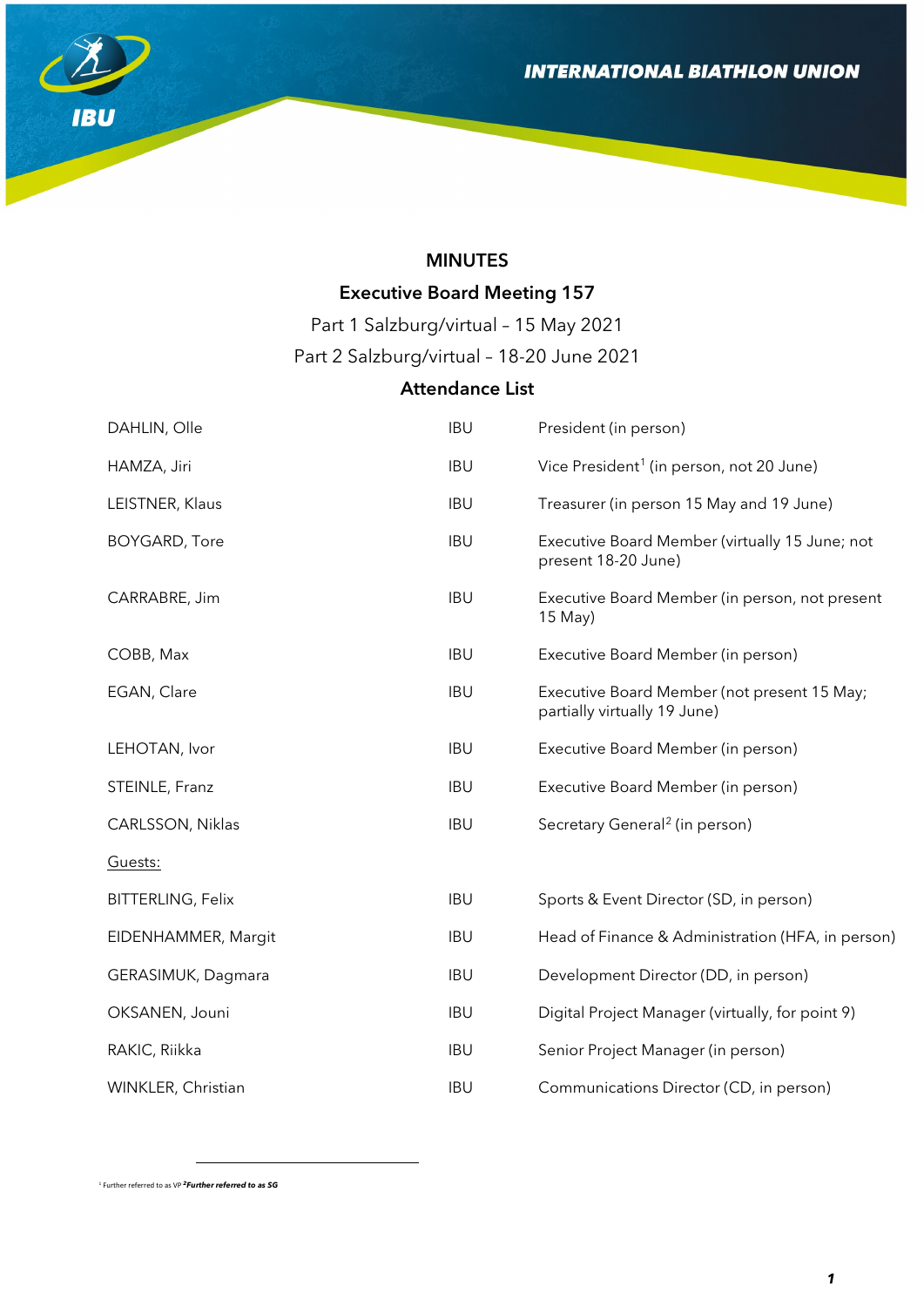

# AGENDA (15 May 2021)

IBU Executive Board Meeting 157, Part I

- 1. President's Welcome
- 2. Approval of agenda items + pot. conflict of interest announcement
- 3. Sports & Events
	- I. World Cup 2021/2022 (Minsk/Raubichi, BLR)
	- II. Flour ban
	- III. Quota/Wildcards World and IBU Cup
	- IV. SB WCH
- 4. Report: RBU Appeal to CAS regard CAS Award against RUSADA
- 5. Staff recruitment

## MINUTES (15 May 2021)

1. President's Welcome

The President welcomed the board to yet another hybrid meeting, taking place in Salzburg. The meeting mainly consisted of an EB Workshop on the future direction of the federation. This is part of a process whose results will be presented to NFs at the Presidents' Meeting in September 2021.

2. Approval of agenda items + pot. conflict of interest announcement

The agenda was approved as stated above. Jiri Hamza declared a conflict of interest concerning the decision on the SB WCH (3.IV.) and abstained from the decision.

- 3. Sports & Events
	- I. World Cup 2021/2022 (Minsk/Raubichi, BLR)

The SG and the SD briefed the EB about the current situation in Belarus and the conversations with the NF BLR. In order to guarantee a long enough preparation time for organizing committees and to provide clarity for teams and NFs about the upcoming season's schedule, the SG/SD proposed to take a decision about the event in Belarus now.

After discussing the situation in more detail, the IBU Executive Board (EB) agreed on an updated calendar for the 2021/2022 season with the main change being the reallocation of Kontiolahti, Finland as the host of the World Cup originally scheduled for Minsk-Raubichi, Belarus on 3 - 6 March 2022.

The decision to reallocate the event was taken by the EB in light of the current situation in Belarus. As a result of the change, Kontiolahti will no longer host the Season Opening on 27/28 November 2021 with Oestersund, Sweden taking on the responsibility.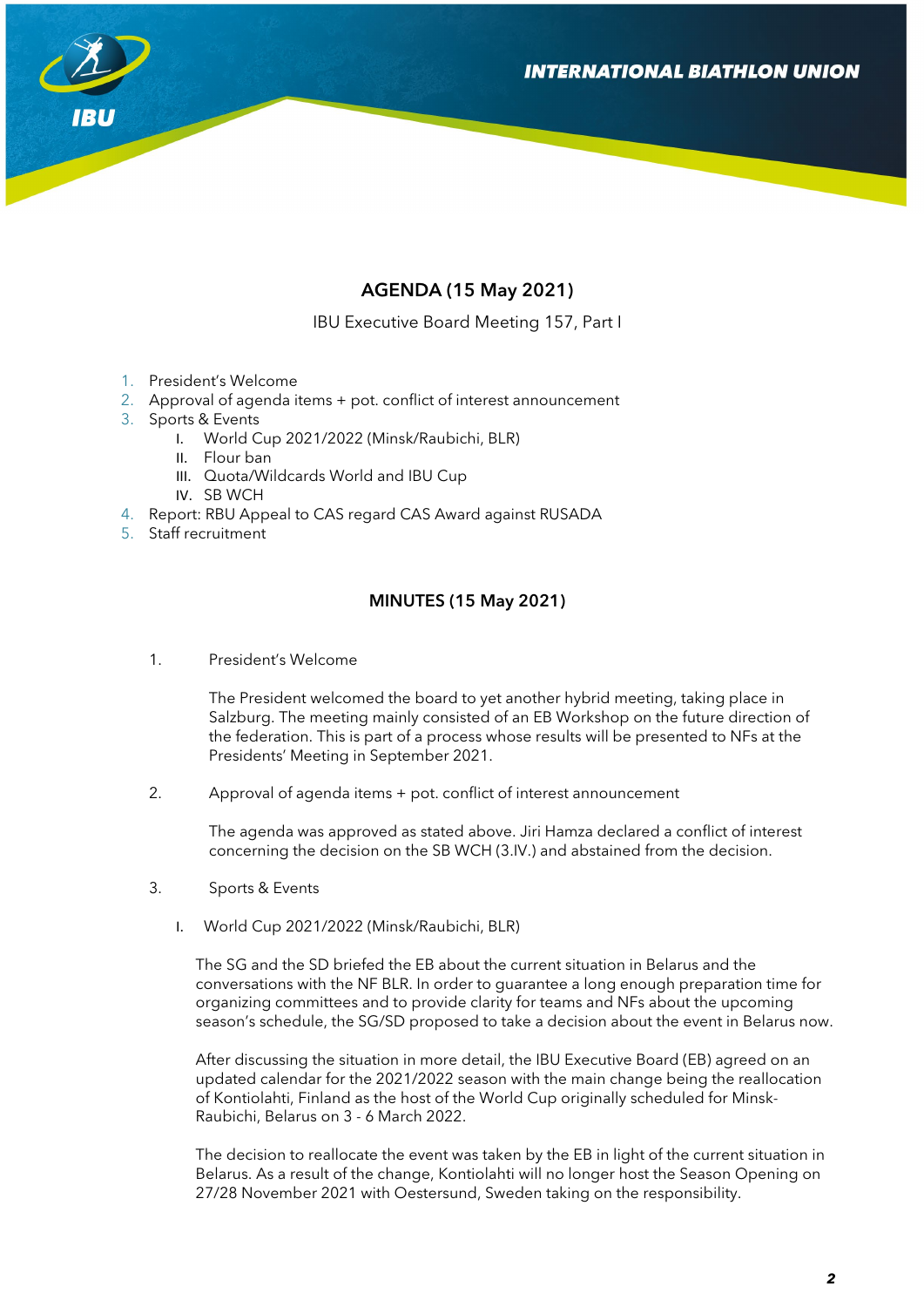

II. Fluor ban

The SD and EB Member Max Cobb updated the EB on the development status of the "Fluor Tracker" and the testing of a second device, an FTIR device that is already on the market.

Several field testing was conducted, also at the WC Final in Oestersund, with the cooperation of several teams providing a great variety of ski preparations. The skis were tested with new "Fluor Tracker" (FT) device under development with FIS as well as the mentioned FTIR device.

The FTIR device gave generally accurate determination of skis that had Fluor on the bases and those that did not. The Fluor Tracker did not show the same promising results. The next steps are to further refine the testing method with the collection of more data and to further develop, test and refine methods for the practical implementation under the expected conditions at IBU venues. After that the knowledge needs to be shared with the teams and supplying partners (ski and wax companies) and the requirements for on venue set up needs to be communicated to all OCs.

The development of the new FT device remains in a critical period of testing to demonstrate that it can accurately determine the presence of Fluor at a level where it would have a beneficial effect on the performance of the skis. This work is still ongoing and is far from being completed.

EB Member Franz Steinle updated the EB about a legal review conducted on the consequences for IBU of the REGULATION (EU) 2019/1021, the so called "POP-regulation", governing the use of fluor products within the EU. The regulation states that it is prohibited to produce, sell or use so-called PFOA-products. High-carbon fluorine waxes - "C-8 products" - fall under this ban, whilst C-6 products are still allowed to be produced, sold or used. The legal review of the legislation has also shown that the IBU is not a governing body obliged to enforce this regulation.

After discussing the issue and highlighting the need for integer competitions with equal conditions and the importance of providing reliable rules for the teams for the upcoming Olympic season, the EB agreed that:

- a. Analyses from all involved stakeholders, such as industry (wax-companies) and National Federations (wax-technicians), showed that the new and EU-allowed fluorinated-waxes (low chain fluor "C-6") are competitive and therefore the use of forbidden products would not give any competitive advantage.
- b. Due to the lacking reliable test method for detecting fluor, a full fluor ban would present great risks of technical issues or false determination, which poses a threat to the principles of fair play and IBU´s obligation to provide equal & fair competitions.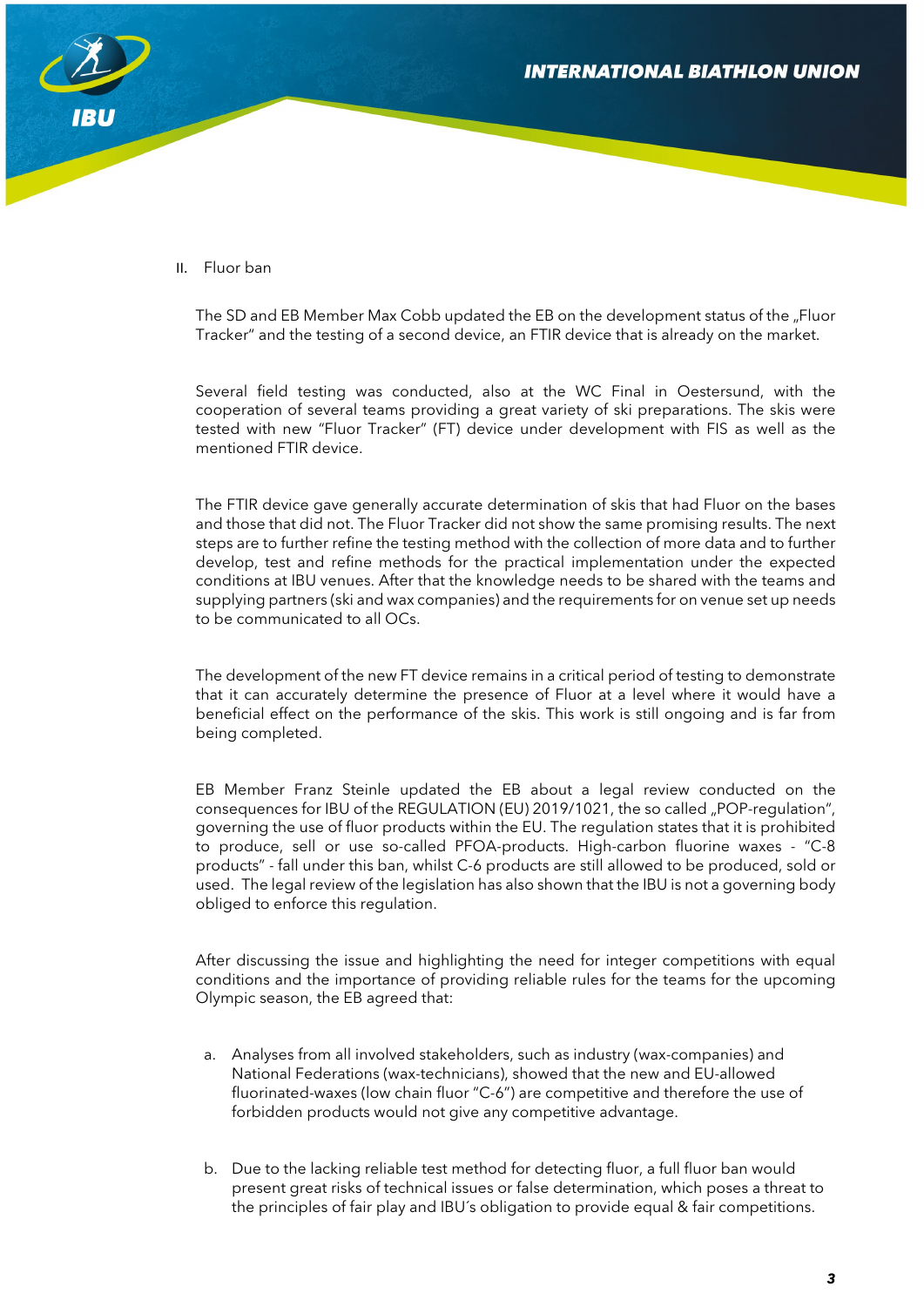

- c. IBU will require a written agreement from all NFs to fully apply the European Law, i.e. not to use C8 waxes any longer. Similar agreements will be required from IBU Suppliers, not to produce, sell and/or recommend such products anymore.
- d. IBU remains committed to introduce a full fluor ban, not only due to the new EU law, but also to ensure a safe, healthy conduction of the biathlon sport including ensuring the health & well-being of all involved stakeholders/persons. Therefore the development of a valid testing method should be continued and the "Fluor Ban" should be first implemented as soon as such method will work flawlessly.
- III. Quota/Wildcards World and IBU Cup

In line with its earlier decision to adjust the quota for the OWG in Beijing 2022 and the season 2021/2022, the EB decided to adjust the NF quota for the World Cup (incl. NF Wildcards) and IBU Cup as provided in the meeting documentation (annex 1). In order to alleviate the consequences of Covid-19 cases in the teams, nations will receive a quota according to the better nation cup ranking of the past two seasons. Such quota will be in effect for the whole season 2021/22.

IV. SB WCH

SD informed the EB about the preparations for the SB WCH in Nove Mesto in August. The event is going ahead as scheduled. The Covid-19 protocol will remain the same as it was for the events in the previous winter season.

The EB decided to add a certain amount for the implementation of the COVID19 protocol to the OC contribution, which is in line with the supports of the past winter season.

4. RBU Appeal to CAS regard CAS Award against RUSADA

SG updated the EB about the status of the RBU Appeal in CAS against IBU's implementation of the CAS award against RUSADA.

To reach agreement with the RBU outside of court, the EB decided to agree with a compromise suggested by RBU lawyers.

Moreover, the EB will amend its EB rules for circular decisions to be taken in the future.

5. Staff Recruitment

The EB approved the proposal to hire a Project Coordinator for the Sport & Events Department to handle the growing administrative tasks and services within the department.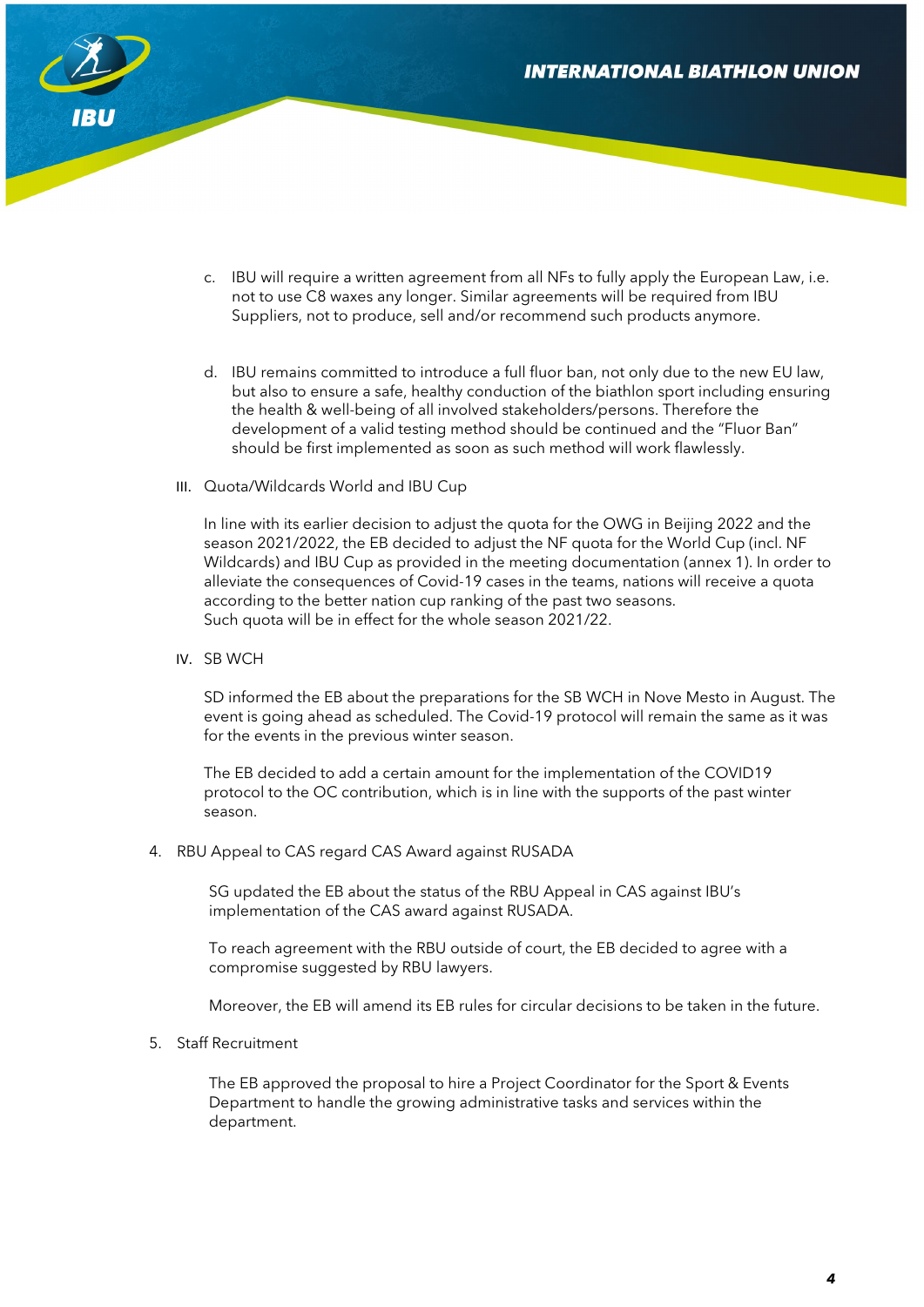



6. Miscellaneous

EB Member Franz Steinle informed the EB about his candidature for the FIS Council. Steinle announced his intention to stay fully committed to his IBU EB mandate, if elected to the FIS Council. He made it clear that any conflict of interest coming from a potential mandate in both bodies would be announced before any EB meeting.

End of Minutes Part 1, 15 May 2021. The EB continued with a strategic workshop. -----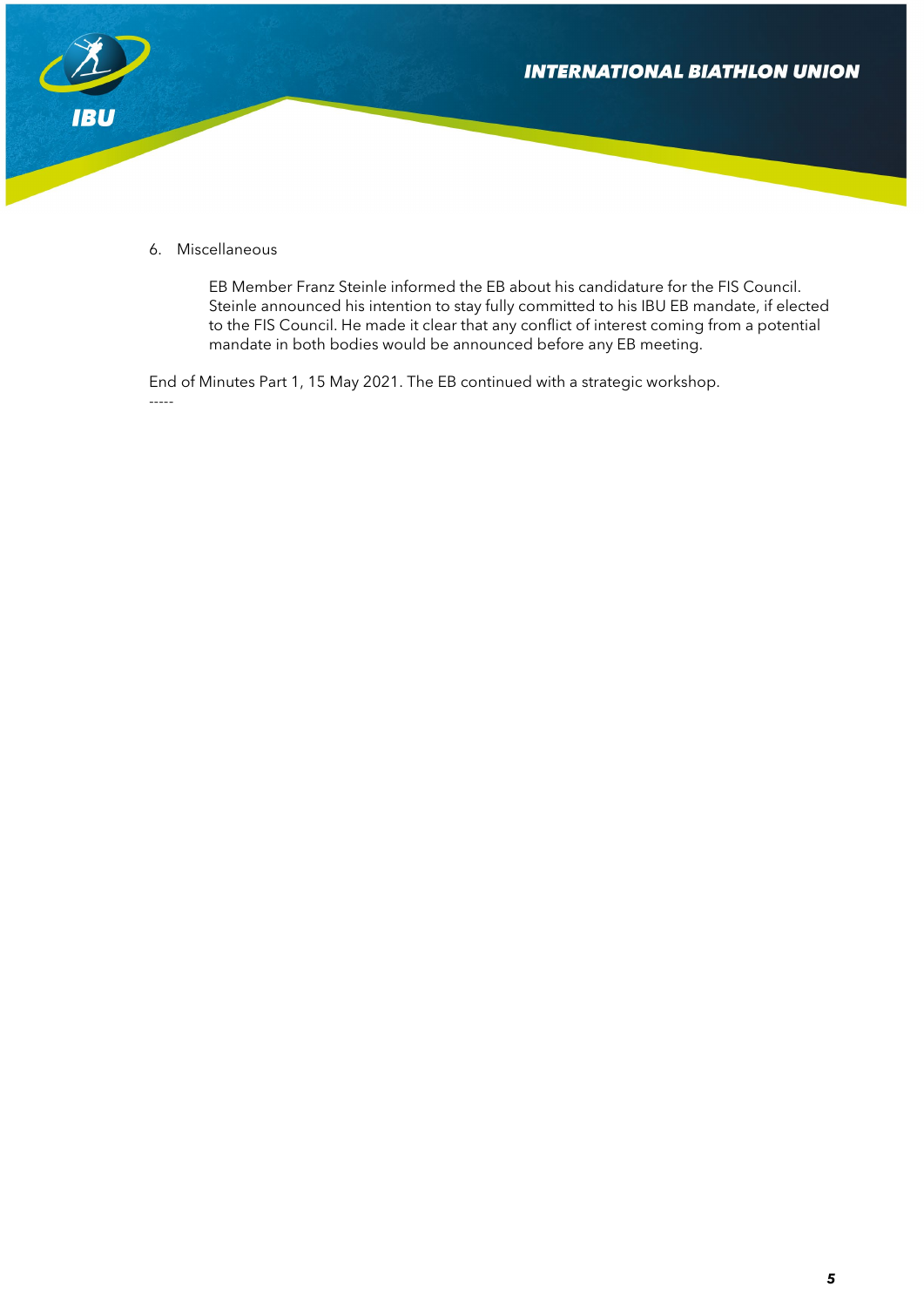

# AGENDA

IBU Executive Board Meeting 157, Part II

- 1. President's welcome
- 2. Approval of agenda items + pot. conflict of interest announcement
- 3. Circular decisions between EB Meetings
- 4. Confirmation of EB minutes 156/2021
- 5. Reports, General
	- I. President
	- II. Other EB members
	- III. Secretary General
- 6. Reports, Overall and Strategy
	- I. Report: Target 26 situation report (N. Carlsson)
		- I. Future NF Financial Support (N. Carlsson)
	- II. Report/Workshop: Vision, Mission & Overall objectives (O. Dahlin/N. Carlsson)
	- III. Decision: Budget frames 2022-2026 (N. Carlsson)
	- IV. Report: WG Constitution and other rules situation report (F. Steinle/N. Carlsson)
	- V. Report: Governance situation report (N. Carlsson)
	- VI. Report: Criteria Follow-up RBU (F. Steinle)
	- VII. Report: Biathlon Integrity Unit (BIU) (F. Steinle)
	- VIII. Discussion: Upcoming nominations of candidates for EB (N. Carlsson)
	- IX. Report: Program for Presidents meeting (N. Carlsson)
	- X. Decision: Congress 2022, date, location, and venue (N. Carlsson)
	- XI. Report: Organization of staff 22-26 (N. Carlsson)
	- XII. Decision: NF Financial Support 21/22 (N. Carlsson)
- 7. Sports & Event
	- I. Report: Update "Sport and Events" (F. Bitterling)
	- II. Contributions 2021/22 (F. Bitterling)
		- I. OC Contributions all IBU events
		- II.NF Event Contributions
	- III. Report/Proposals: TC Meeting 58
	- IV. Decision ECR changes (F. Bitterling)
	- V. Report: WG Fluor (M. Cobb)
	- VI. Report: WG Lead (F. Bitterling)
	- VII. Report: OWG 2026, Quota and Competitions/Medal Events
	- VIII. Report: Future direction of WCH
	- IX. Decision: IBU EB Representative for SB WCH 2021/Nove Mesto nM
- 8. Development
	- I. Report: Update "Development" (D. Gerasimuk)
	- II. Report/Decision: IBU Academy (D. Gerasimuk)
	- III. Decision: Development Reference group; Term of References and Representatives (D. Gerasimuk)
	- IV. Decision: NF Allocation in Development Categories for the season 2021/2022 (D. Gerasimuk)
	- V. Decision: IBU Regional Summer Event support 2021/2022 (D. Gerasimuk)
	- VI. Decision: Gender Equality Strategy 2021-2026 (D. Gerasimuk)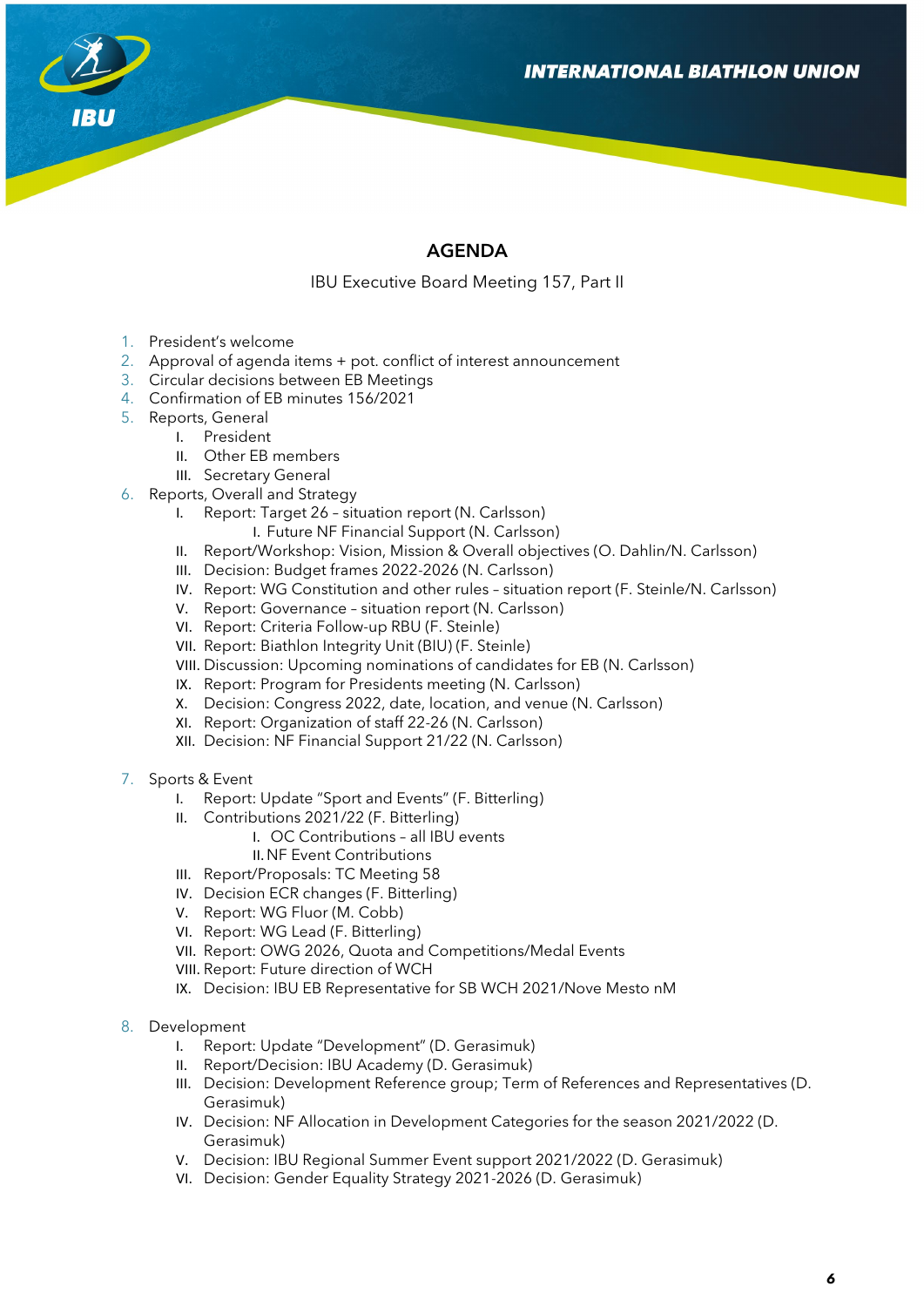

- 9. Communication
	- I. Report: Digital Ecosystem, project up-date (C. Winkler) I. Decision: Recruitment Digital Project Manager (C. Winkler)
	- II. Report: Update "Communication" (C. Winkler)
	- III. Decision: Virtual Gallery (C. Winkler)
- 10. Finance and Administration
	- I. Report: Update "Finance and Administration" (M. Eidenhammer)
	- II. Report: Financial result 2020/2021 (M. Eidenhammer/J. Bauer)
	- III. Report: Auditors (J. Bauer)
	- IV. Decision: Level of Financial Reserves for year 20/21 (M. Eidenhammer)
	- V. Decision Auditors for 21-22 and onwards (M. Eidenhammer)
	- VI. Approval of Authorization Rules (M. Eidenhammer)
	- VII. Approval of Internal Control Procedures (M. Eidenhammer)
	- VIII. Review of Guidelines and Policies (N. Carlsson)
	- IX. Review of Risk Inventory (N. Carlsson)
		- I. Review Insurances
- 11. Miscellaneous
	- I. Review Management Team Performance
	- II. Do EB Self-Assessment
	- III. Project TV Graphics (N. Carlsson)
	- IV. Membership Questions
	- V. NF Changes of athletes
- 12. Meetings
	- I. EB meetings
		- I. EB 158, Sept 9-10, Munich/GER (in conjunction with the Presidents' Meeting on Sept 10-12, beginning with dinner on 10 Sept)
		- II. EB 159, Nov 12-14, venue tbd
		- III. EB 160, February 2022, Beijing/CHN, change date and location?
	- II. Other IBU meetings
		- I. Presidents Meeting, Munich/GER, Sept 10-12 2021
	- III. Other meetings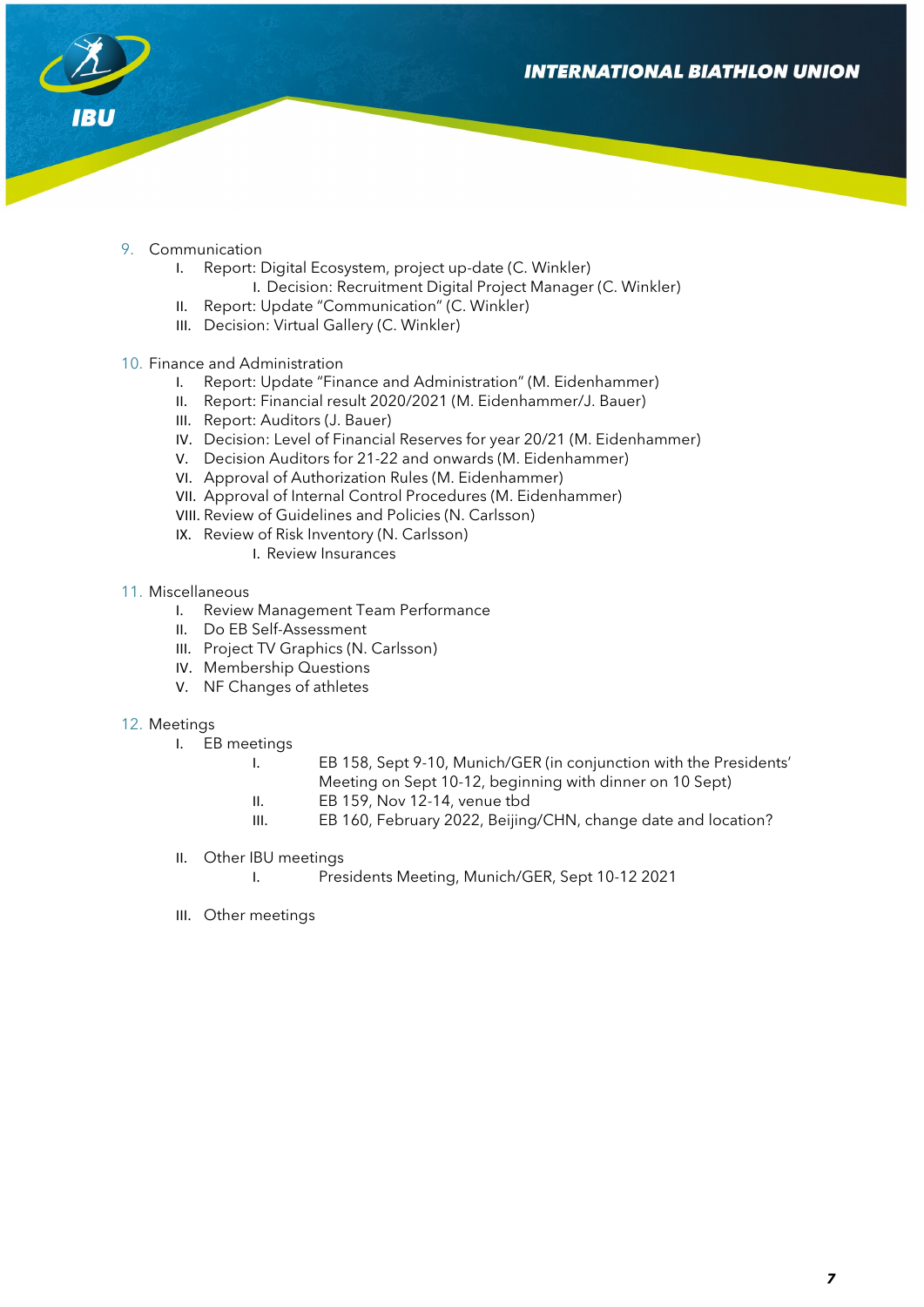

# MINUTES (18-20 June 2021)

IBU Executive Board Meeting 157, Part II

1. President's Welcome

The President welcomed the board to the  $2<sup>nd</sup>$  part of the EB meeting 157, taking place in Salzburg. Ahead of the official EB meeting the EB continued its strategy workshop on the future direction of the federation as part of a process whose results will be presented to NFs in September 2021.

2. Approval of agenda items + pot. Conflict of interest announcement

The agenda was amended by including an agenda item 11.4. Membership questions and otherwise approved as stated above. No conflict of interest was declared.

- 3. Circular decisions between EB Meetings No circular decisions was taken between EB-meetings.
- 4. Confirmation of EB minutes 156/2021 The EB approved the minutes from the previous EB meeting 156.
- 5. Reports, General
	- I. President

IBU President Olle Dahlin reported about his activities since the last EB meeting. The President attended IF meetings with the IOC and the virtual IOC session in May 2021. The IBU also participated in a virtual Beijing 2022 Coordination Commission. Moreover, the President and SG will travel to the Tokyo 2020 Olympic Summer Games for formal and informal meetings.

The President reported about an IF-IOC meeting with Cortina/Milano 2026 including that the OCOG considers including Ski Mountaineering as an additional sport. Ski Mountaineering will require 48 quota places which will be taken from the existing IF athlete quota to remain under the max athlete cap for the Olympics.

President Dahlin also attended the virtual Gender Equality Seminar and the Coach Webinar – both run by the IBU Development Department.

In addition, the President attended the virtual IF Forum, the EU Sport Forum, and the EOC General Assembly, as well as the EOC POINTS conference on sports integrity as a panelist.

II. Other EB members No reports delivered.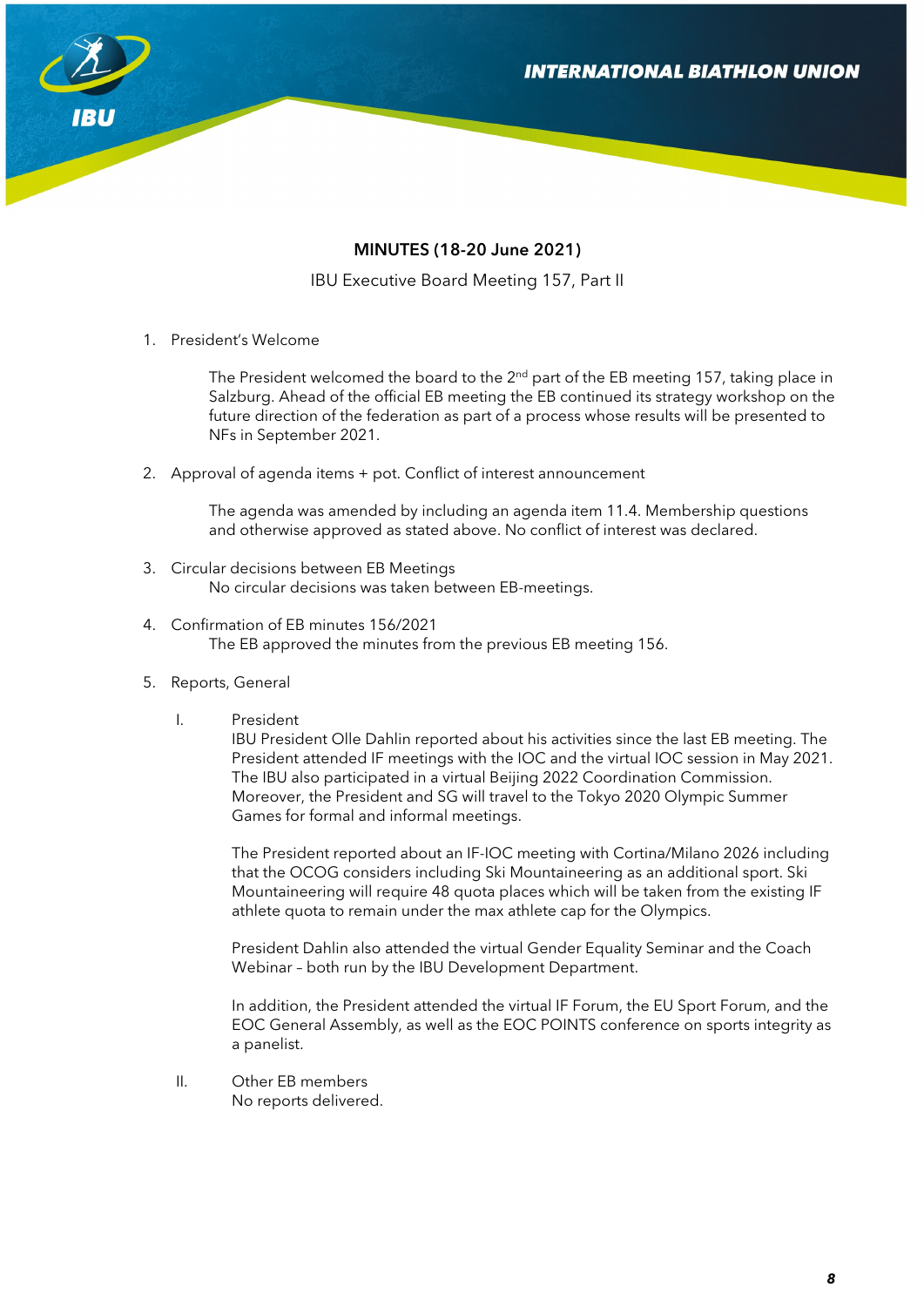

## III. Secretary General

SG referred to his written report and briefed the EB about the latest developments in the HQ, the situation in China concerning travel restrictions and the agreed procedure with the RBU on the implementation of the CAS verdict (see above).

### 6. Reports, Overall and Strategy

I. Report: Target 26 – situation report (N. Carlsson)

SG presented the overall progress made towards the Target 26 goals for 2022: 7 goals are currently completed, 30 are ongoing, 9 have not yet started and none are delayed. The EB then reviewed the detailed status of all 15 projects.

Treasurer Klaus Leistner requested a clarification about Target 1.1. project's mission about centralized structure to train and educate athletes and coaches. Development Director Dagmara Gerasimuk reassured that this is not meant to take away NF's independence in these matters but work on exchanging best practice and support by the NFs where needed.

On 5.1 "Development of Street Biathlon" Jiri Hamza explained that a clear concept needs to be developed to take the topic further and clarify what the NFs want to overcome the differing views on the matter.

### i. Future NF Financial Support (N. Carlsson)

The EB discussed the future financial NF support system as mandated in Objective 1.2 of Target 26 (Establish a more effective financial support system). SG presented the draft by the EB Working Group (Steinle, Boygard, Hamza, Dahlin) and explained the principles of the proposed new support system. The new support system would be based on three pillars: Participation, Performance and Development. The EB approved the presentation, and the topic will be brought forward to the President's Meeting in September.

II. Report/Workshop: Vision, Mission & Overall objectives (O. Dahlin/N. Carlsson)

Following a series of workshops with the NFs, AC, TC, and the EB, the process continues, and its results will be presented for discussion at the Presidents' Meeting in September.

III. Decision: Budget frames 2022-2026 (N. Carlsson)

SG presented the long-term budget scenarios drafted by the Budget Working Group (Cobb, Hamza, Dahlin, Carlsson). Depending on the IOC contribution for years 2022- 2026, different scenarios of budget frames until 2026 were developed. Based on these scenarios, a proposed distribution on NF Financial Support, OC Contribution, Prize Money and Operations was calculated to allow for long-term planning of all biathlon stakeholders. The EB approved the long-term budget framework as presented. Frames for future support for NF and OC will be communicated in September.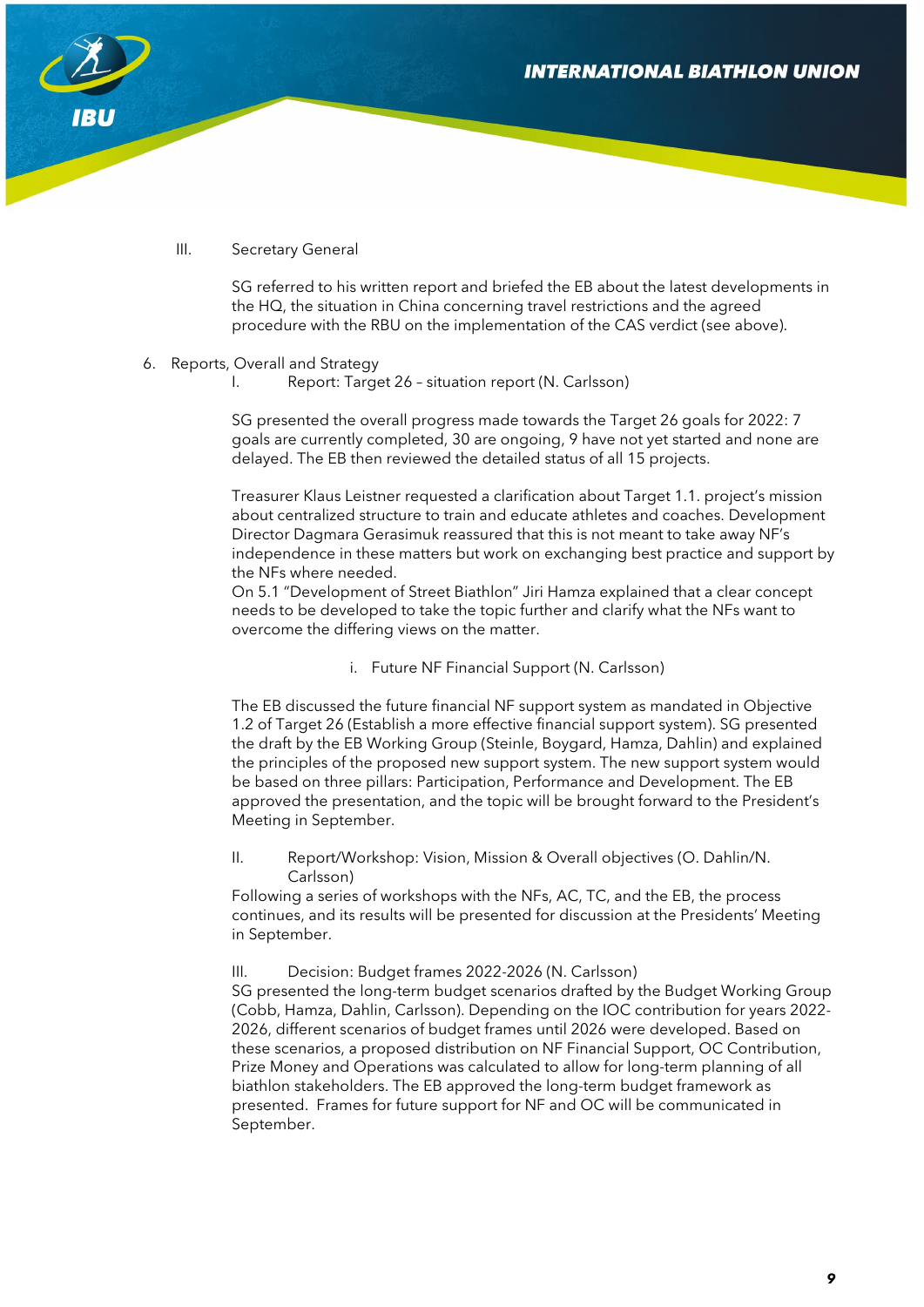

IV. Report: WG Constitution and other rules – situation report (F. Steinle/N. Carlsson)

SG updated the EB about the inaugural meeting of the WG to review the Constitution. Changes and editorial fine tunings, updating references start now. Major changes will be presented until March 2022 to start the procedure in time for the IBU Congress 2022.

### V. Report: Governance – situation report (N. Carlsson)

As tasked at EB 155, SG presented a governance situation report, describing what can be done to improve good governance standards by immediate action. Other suggestions, esp. to increase democracy ratings, were presented in detail. After discussions, the EB decided that the collected points and identified gaps are integrated into the review by the WG Constitution that will update the EB on implementation plans.

The SG also briefed the EB about the idea of an IBU Good Governance Self-Assessment Tool for the NFs which is planned to be presented at the Presidents Meeting to help the NFs review their current status and identify potential areas for improvement.

VI. Report: Criteria Follow-up RBU (F. Steinle)

EB Member Franz Steinle, Chair of the RBU Reinstatement Working Group, updated the EB on the latest meeting with the Russian Biathlon Union in April 2021. The IBU informed the RBU of the new composition of the working group including VP Hamza, EB Members Steinle and Cobb, SG and Head of BIU Greg McKenna. The reinstatement criteria were discussed in detail. Currently, eight of the twelve criteria remain active, with four considered complete.

VII. Report: Biathlon Integrity Unit (BIU) (F. Steinle)

Franz Steinle referred to the written report highlighting three currently open ADRV cases, the review of ERC findings by an appointed lawyer and remaining LIMS data currently being analysed.

The EB asked for further information on the LIMS data analysis and the open cases for the next meeting.

### VIII. Discussion: Upcoming nominations of candidates for EB (N. Carlsson)

The EB decided to inform the NFs to address the upcoming IBU elections (Congress 2022) at the Presidents' Meeting to guarantee a timely identification process of their candidates.

IX. Report: Program for Presidents meeting (N. Carlsson)

SG introduced a first draft of the schedule and agenda for the Presidents' Meeting in September which was approved by the EB and will be finalized.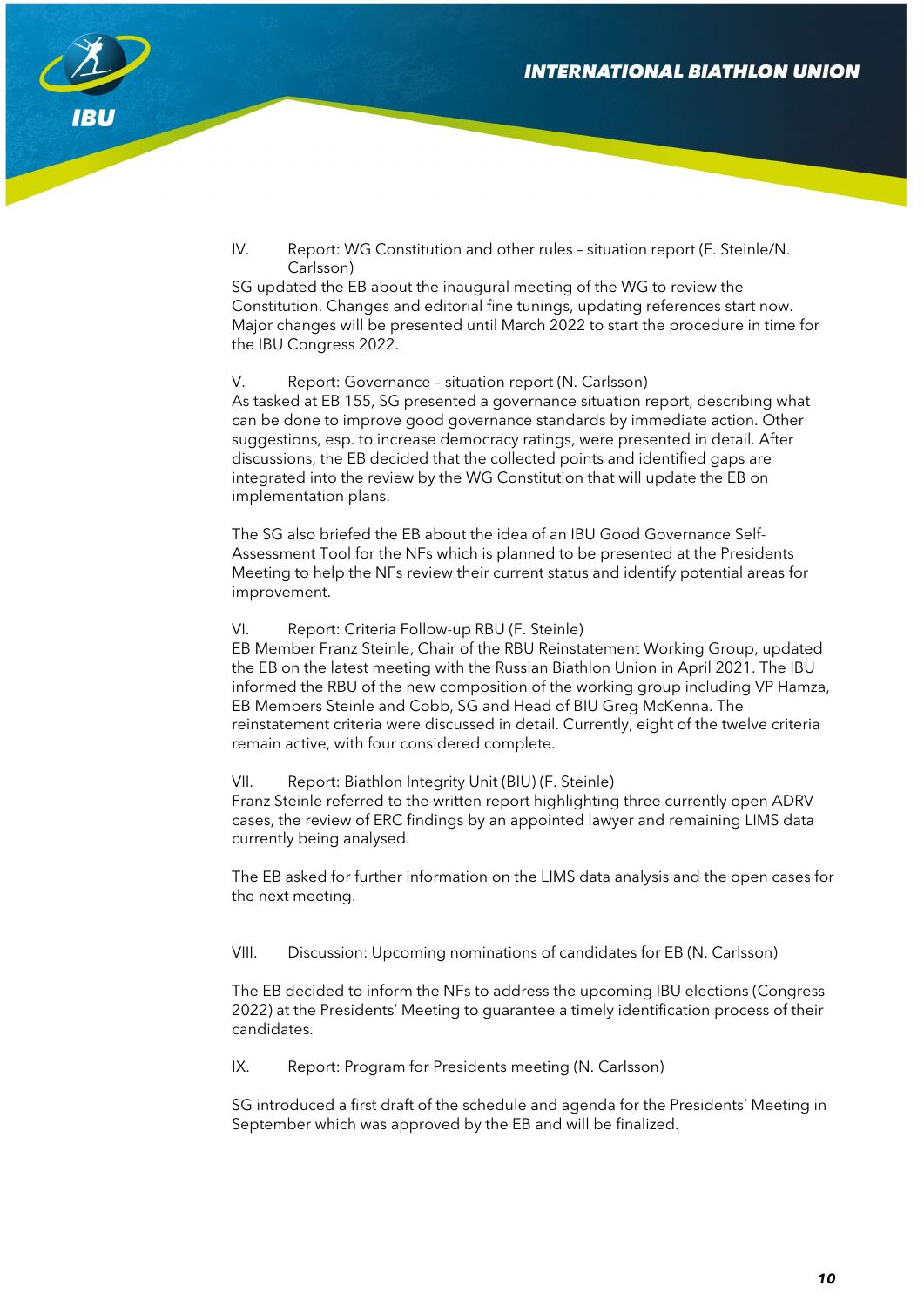

X. Decision: Congress 2022, date, location and venue (N. Carlsson)

The EB decided to host the 15th Ordinary IBU Congress 2022 at the Hotel Wyndham Grand, Salzburg, from 15-19 September 2022.

XI. Report: Organization of staff 22-26 (N. Carlsson)

SG updated the EB on the prospective staff needs for the period 2022-2026. Individual hires will be confirmed by the EB and budgeted as per the procedure already in place.

XII. Decision: NF Financial Support 21/22 (N. Carlsson)

The EB approved the proposal for NF support for season 2021/2022, first part of around 2 200 000 will be paid out immediately and the second part of around 1 000 000 will be paid out in November. (Annex 1).

### 7. Sports & Event

I. Report: Update "Sport and Events" (F. Bitterling)

The Sport Director (SD) referred to his report on the activities of the S&E department.

The FIFA World Cup 2022 conflicts with the planned schedule for the IBU season 2022/2023. The EB supported the start time proposal for competition days showing a direct conflict with the FIFA WC. Such proposal will be now officially transmitted to EBU for further evaluation.

II. Contributions 2021/22 (F. Bitterling)

II. OC Contributions – all IBU events The EB approved the proposed increased OC contributions for the 2021/2022 season, for a total contribution of €3,320,000. The precise support allocation is displayed in Annex 2 to these minutes.

III. NF Event Contributions

The EB approved the proposed NF event contributions, including additional travel support for overseas NFs.

The precise support allocation is displayed in Annex 3 to these minutes.

III. Report/Proposals: TC Meeting 58

Following the proposal of the IBU Technical Committee the EB decided that the IBU Qualifying Points list from now on will be published after each competition. Teams and athletes will benefit in multiple aspects from such early publication.

The EB also approved the 2021/2022 competition calendars for the IBU Cup / OECH 2022 and IBU Junior Cup/JOECH and YJWCH 2022 as attached in Annex 4 & 5 to these minutes (and already published on www.biathlonworld.com)

The EB acknowledged the planned review and evaluation of the development of new artificial range ramps (mats section) with consideration to an easier range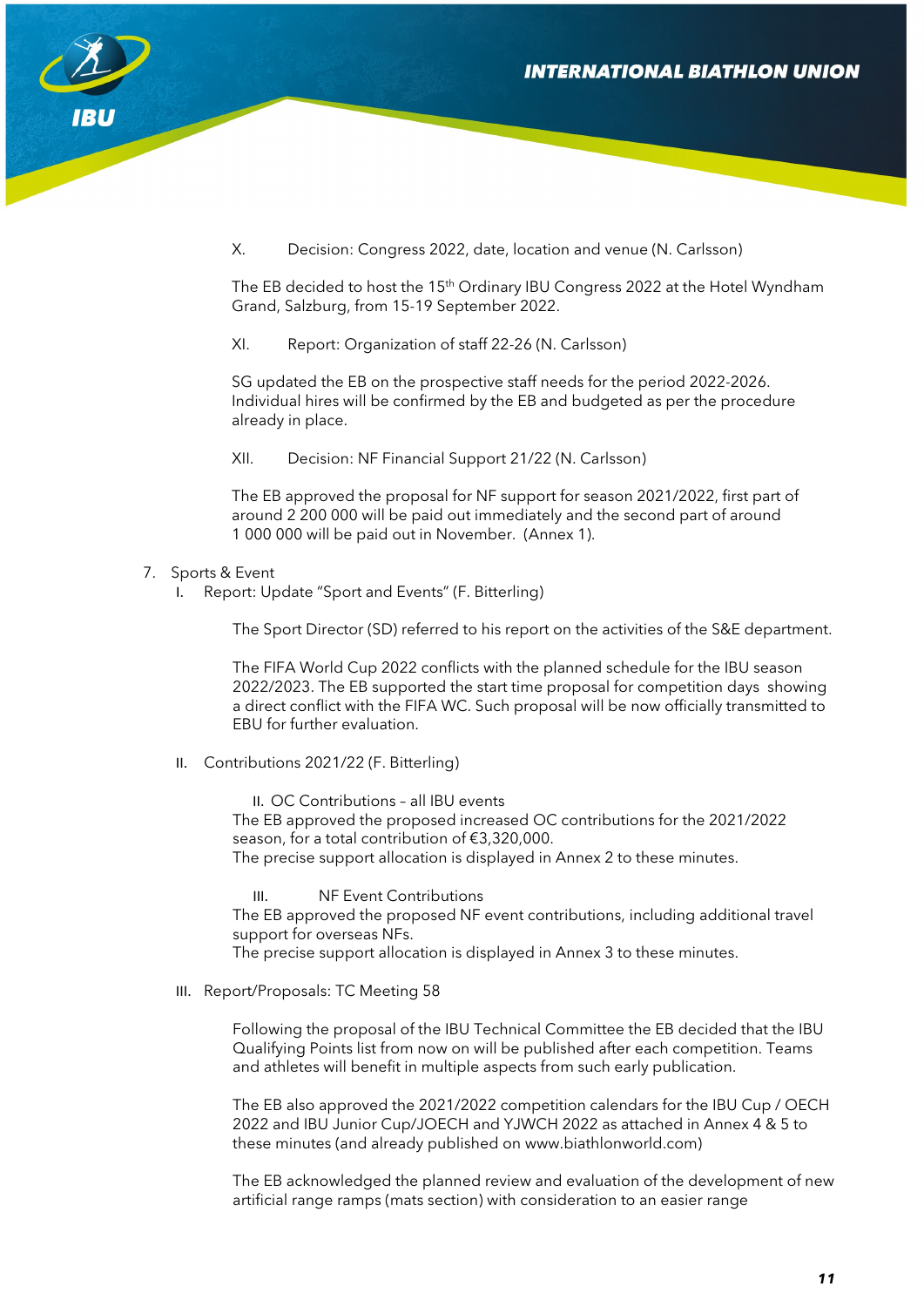

preparation and a positive sustainable effect due to less snow needed. The further process is reviewed by the Technical Committee.

IV. Decision ECR changes (F. Bitterling)

The EB approved the ECR changes as proposed by the Technical Committee. In addition the EB has adapted Annex A, Art. 3.1.1.6.3 in connection with the C8 fluorine ban.

All rule changes/adaptations can be found in Annex 6 to these minutes and will come into effect immediately.

The respective complete rule files are/will be uploaded in the download section of the IBU homepage. The IBU rules will not be printed anymore due to environmental reasons.

V. Report: WG Fluor (M. Cobb)

Following the decision of the EB in Part 1/EB157 in May (see above), the IBU announced on 1 June 2021 the prohibition of the possession, application, use, sale, provision or trading any products containing C8 fluorocarbons/PFOA at all IBU events from the season 2021/2022 onwards. As a requirement for participation/accreditation in IBU events, all NFs and effected service companies (Suppliers) are required to sign a Declaration of Intent (NFs)a Declaration of Conformity (Supplier), respectively; copies of the signed Supplier declarations will be uploaded in the IBU's Member Center.

During the 2021/2022 season, the IBU plans to perform analyses of materials produced for, or used in, the preparation of skis to confirm compliance with the IBU rules and EU / ECHA regulations. This includes spot checks of materials in use by teams or ski wax companies and individuals at IBU events. Such analyses will be conducted by experts from external and certified laboratories.

The IBU's decision on the fluor ban has been welcome by the NFs. The IBU will now continue to work as part of the FIS/IBU Fluor Working Group develop a fluorine test device and remains committed to introducing a full fluor ban and to developing testing methods to ensure fluor-free competitions in the future.

The EB acknowledged the report from the Working Group Fluor presented by EB member Max Cobb.

VI. Report: WG Lead (F. Bitterling)

Dialogue with ECHA and IOC is ongoing. The IBU is working on creating a scientific expert working group, that will include not only highly qualified external experts but also all involved parties such as ammunition, rifle, and target manufacturers. In addition, IBU has contacted several ammunition producers to learn more about their R&D on the production of lead-free ammunition; such dialogue is continuing.

The EB acknowledged the report by SD on lead.

VII. Report: OWG 2026, Quota and Competitions/Medal Events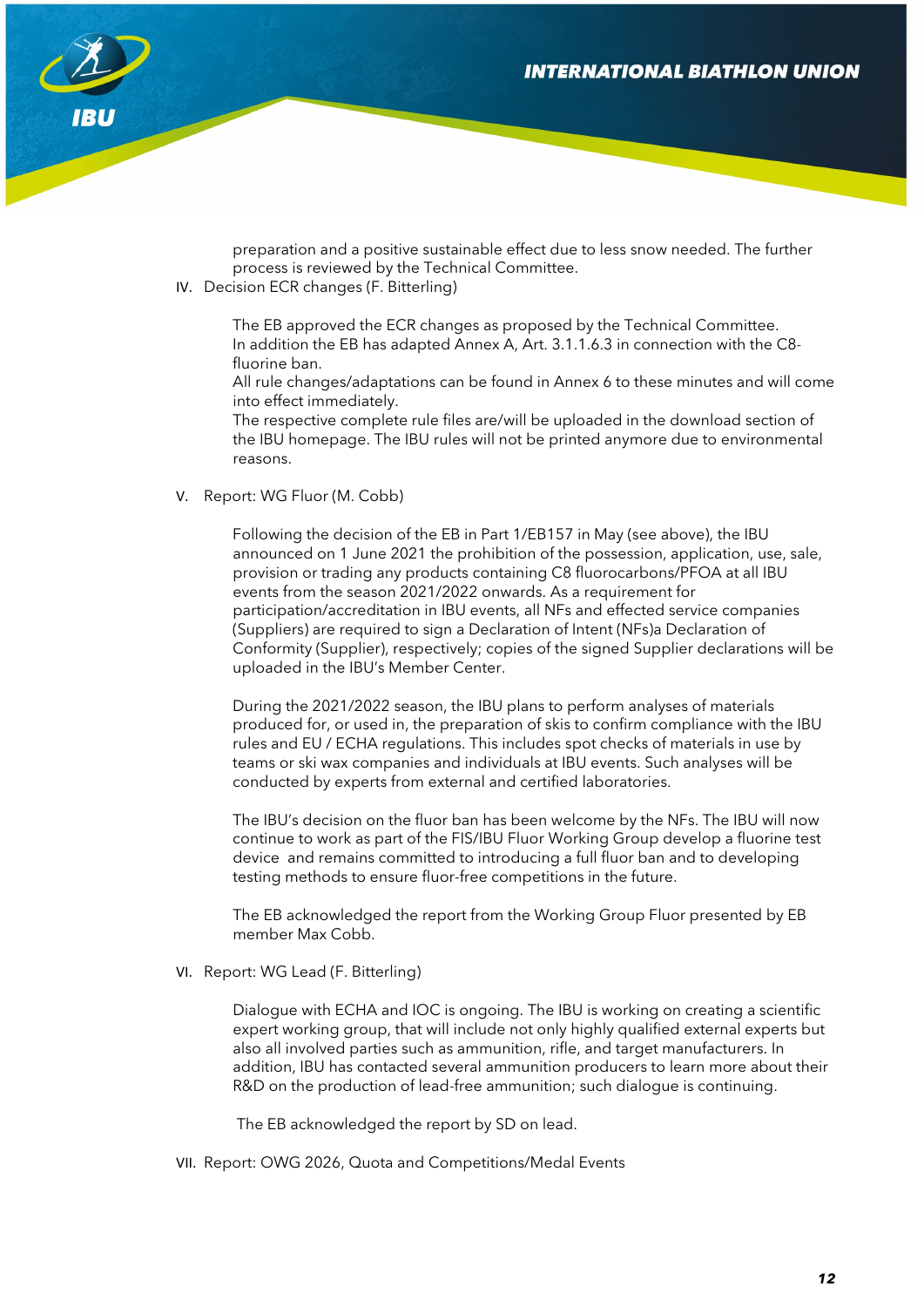

SD presented an analysis by the S&E department of the situation regarding the Olympic Winter Games Milano-Cortina 2026.

The IBU lost 10 athlete quota places per gender for the Beijing 2022 Games and sees it as critical to ensure that no additional quota is lost at Milano-Cortina 2026; ideally the lost quota is recovered. It was noted that the IOC Executive Board will propose to the IOC Session in July to include the sport of ski mountaineering with 48 athlete quota places that will be included in the total 2 900 athletes quota.

Regarding competition formats, the inclusion of single mixed relay would conform to the IOC's wish to include more mixed gender events and requires no additional athlete quota.

The EB took note of report by SD on the OWG and mandated the President and SG to discuss the related issues with the IOC.

VIII. Report: Future direction of WCH

SD presented an analysis of the WCH and reconfirmed the intention to retain the current schedule of staging the World Championships every non-Olympic year. Further discussion will be conducted to review whether World Cup points will continue to be awarded at the WCH. The WCHs shall have a self-standing look & feel, which is in line with the general graphical framework of IBU but visibly different. (See point 11 III in regard to WCH TV graphics)

The EB took note of report by SD on the WCH.

IX. Decision: IBU EB Representative for SB WCH 2021/Nove Mesto nM

The EB appointed Ivor LEHOTAN (SVK) as official EB Representative at the IBU SB WCH 2021 in Nove Mesto na Morave/CZE.

- 8. Development
	- I. Report: Update "Development" (D. Gerasimuk) (Annex 7)

The Development Director (DD) updated the EB about the recent activities in the department including the Gender Equality Seminar on Unconscious Bias, the Coach Webinar "Road to the Olympics" and development grant application procedures as well as future educational seminars. Gerold Sattlecker was appointed as IBU Education Manager.

DD informed the EB about the procedure of the IBU IOC Camps this year, when two camps will be held in October and December 2021 supplemented by the coach webinar series in September.

II. Report/Decision: IBU Academy (D. Gerasimuk) (Annex 8) DD informed about the latest and planned seminars run by the IBU Academy. The Academy's pilot Basic and/or 1st level courses for coaches is planned to start in fall 2021. Other areas the Academy are focusing on are research grant distributions and e-learning materials. DD explained that it is currently exploring partnerships with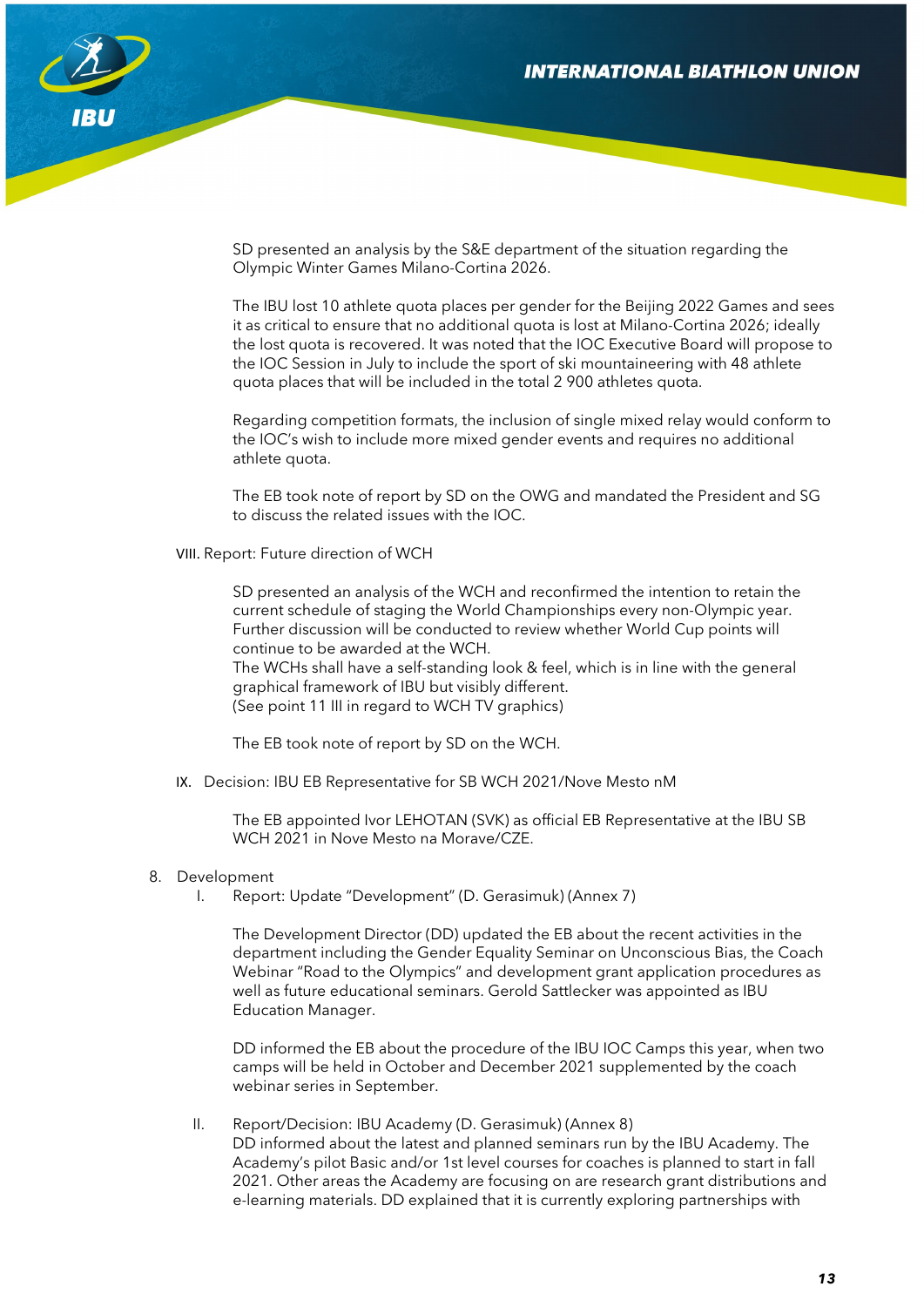

sports universities across Europe to further establish the academy in the scientific community and facilitate access to resources.

Moreover, the budget (50,000  $\epsilon$  per cycle), timeline and principles of the research grant programme were introduced and supported by the EB.

III. Decision: Development Reference group; Term of References and Representatives (D. Gerasimuk) (Annex 9) DD introduced the objectives, composition, and terms of references of the IBU Development Reference Group (DRG). The DRG will include NF representatives who will work with DD on the long-term development strategy to provide NF input. The EB approved the Terms of Reference and the composition of the DRG.

Moreover, the development support budget and general principles for grant distribution were introduced. Concerning future procedures on grant allocation, the EB decided that it will discuss this at the next EB meeting upon SG's proposal. For the fiscal year 2021/2022, the EB decided to support the allocation of development project funds as proposed by DD.

- IV. Decision: NF Allocation in Development Categories for the season 2021/2022 (D. Gerasimuk) (Annex 10) The EB approved the NF allocation into development categories for the current fiscal year as proposed by DD.
- V. Decision: IBU Development project support 2021/2022 (part 1) (D. Gerasimuk) (Annex 11) The EB agreed with the proposal to support 23 projects from 19 NFs from the first application call.
- VI. Decision: IBU Regional Event support 2021/2022 (part1) (D. Gerasimuk) (Annex 12) The EB agreed with the proposal to support 10 Regional Events in the seasons 2021- 2022 from the first application call.

The EB reconfirmed that only member NFs, rather than regional associations, can apply for IBU funding of any type, including for regional events.

VII. Decision: Gender Equality Strategy 2021-2026 (D. Gerasimuk) (Annex 13)

DD presented an overview on the Gender Equality work and the current status of GE within the Biathlon Family. DD introduced the Gender Equality Strategy to the EB which was followed by a discussion on the objectives, scope and action plan to help IBU and its member federations to achieve the set goals.

After approving the Gender Equality Policy in EB meeting 156, By majority the Board approved the proposed Gender Equality Strategy 2021-2026 . For points in the GE Strategy which require a constitutional change, the EB will prepare a motion to the Congress.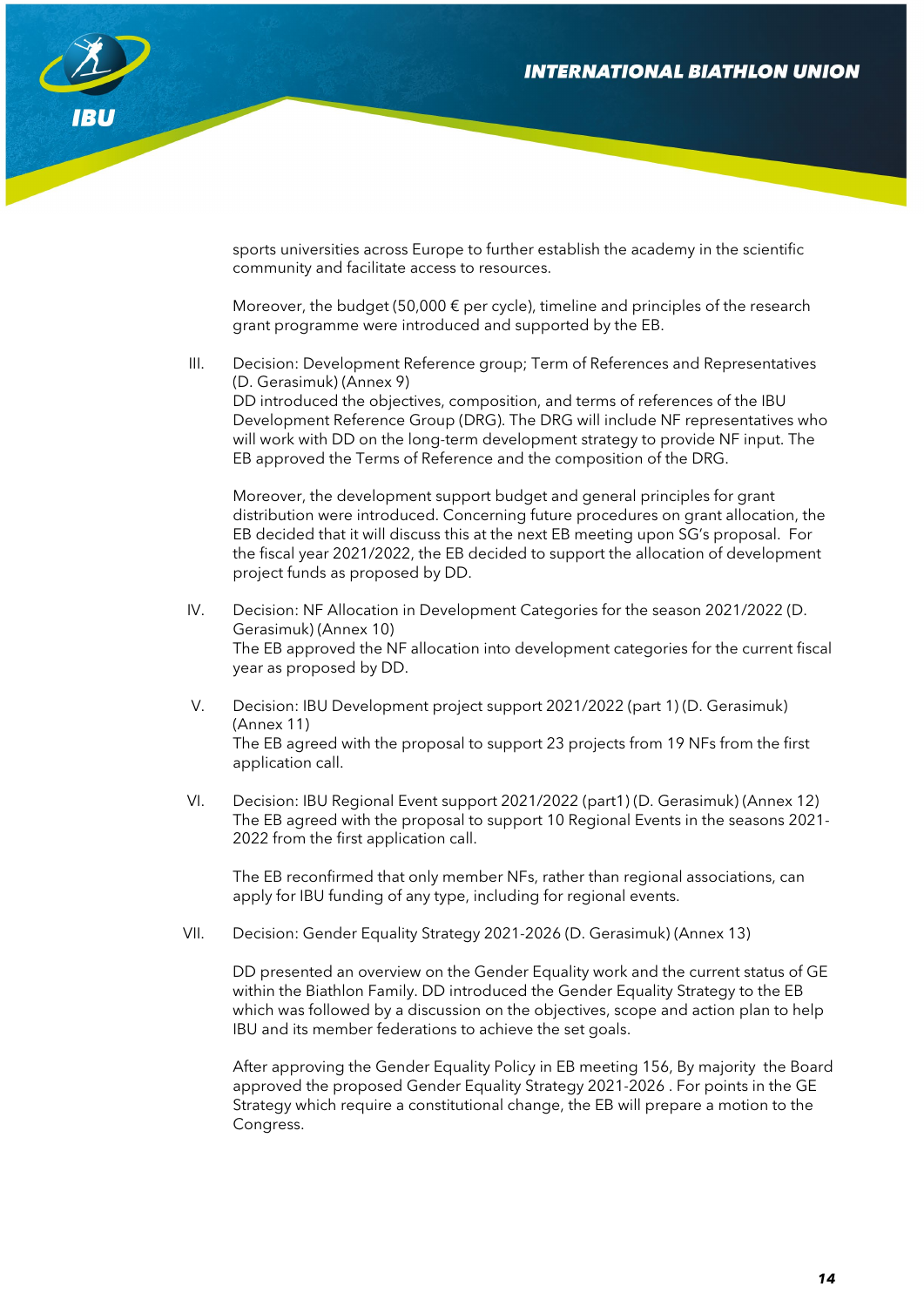

### 9. Communication

I. Report: Digital Ecosystem, project update (C. Winkler)

Digital Project Manager Jouni Oksanen and Communication Director (CD) provided an update on the status of the launch of the Minimum Viable Product (MVP) of the new IBU app and a revamped website in November 2021, including providing a brief demo of the iOS and Android apps.

Insert: IBU App, promo campaigns

The EB acknowledge the report, underlined the importance of this project for promotion of biathlon and expressed their excitement for the launch of the new channels.

i. Decision: Recruitment Digital Project Manager (C. Winkler)

The EB approved the plan to recruit an in-house Digital Projects Manager.

II. Report: Update "Communication" (C. Winkler)

CD provided an update on work of the communications department. The role and job description of René Denfeld has been amended to 'Head of Content' and as has Jaka Lucu's to 'Publications Manager'. A new Junior Cup Media Manager (freelancer) is being recruited.

The final edition of the Biathlonworld Magazine was issued in April. Its replacement, the new digital Biathlon Insider fan newsletter, has been published monthly for three months and is showing promising results.

III. Decision: Virtual Gallery (C. Winkler)

The EB decided to discontinue the project known as Virtual Gallery and not invest further resources to bring the project to a standard required by the new IBU digital ecosystem.

#### 10. Finance and Administration

I. Report: Update "Finance and Administration" (M. Eidenhammer)

The EB acknowledged the department update report presented by the Head of Finance and Administration (HFA).

II. Report: Financial Result 2020/2021 (M. Eidenhammer/J. Bauer)

The EB acknowledged the report the financial result 2020/2021 presented by KPMG, the IBU's auditor, represented by Johannes Bauer (Annex 14).

III. Report: Auditors (J. Bauer)

The EB acknowledged the auditors' report also presented by Johannes Bauer.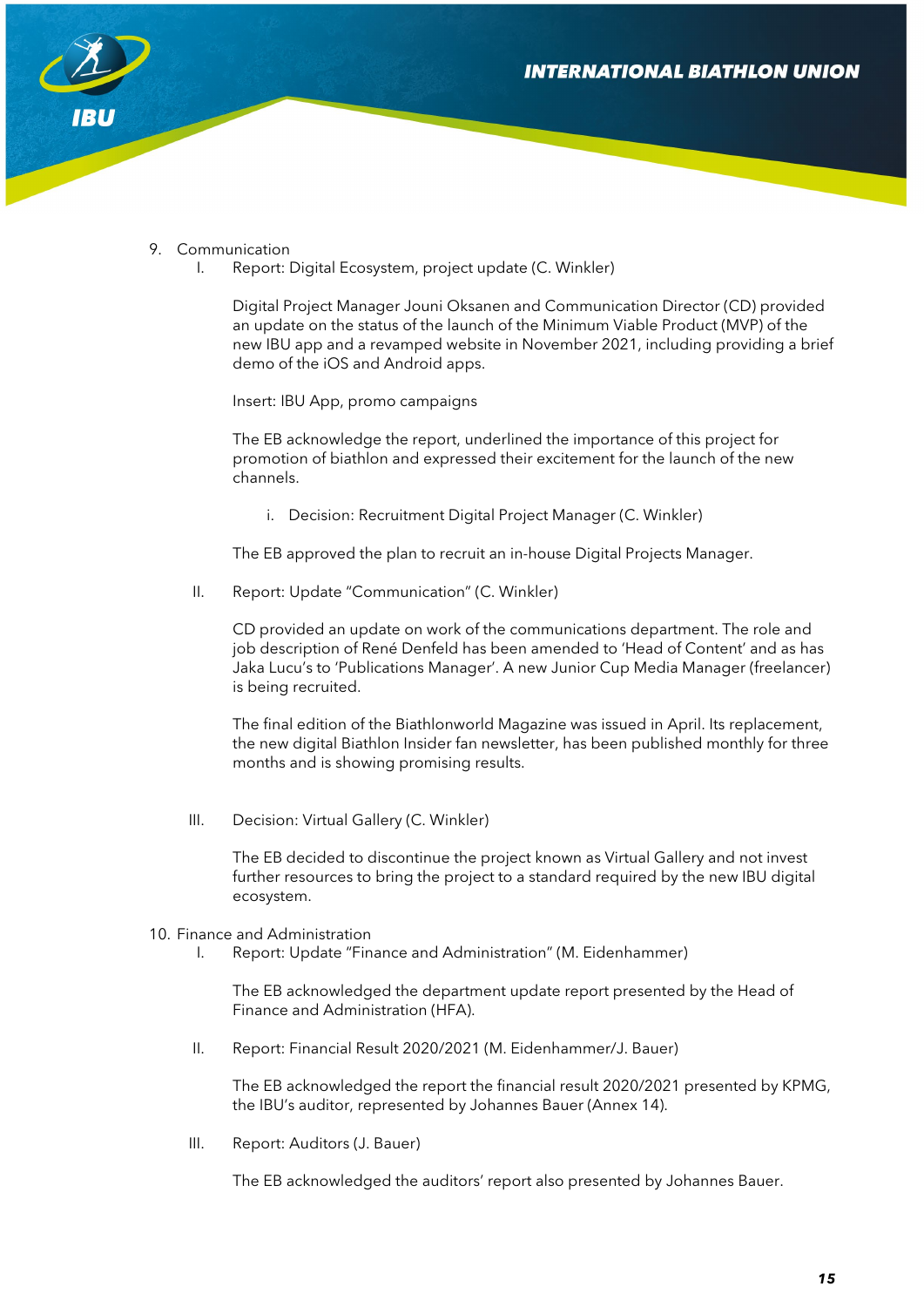

IV. Decision: Level of Financial Reserves for year 20/21 (M. Eidenhammer)

The EB approved the increase of the restricted reserves to  $\epsilon$ 50 million. This decision represents an exception to the Congress 2020 decision according to which the restricted reserves should have been increased to €58 million and is based on a previous decision at EB 156 by which, given the extraordinary circumstances created by the global pandemic, this is in line with the Congress decision for the 2020/2021 financial year. The decision at EB 156 further requires that the restricted reserves will be returned to the level required by the Congress decision by the end of the financial year 2022/2023.

V. Decision Auditors for 21-22 and onwards (M. Eidenhammer)

Based on the proposal of HFA, the EB decided to appoint BDO as the new auditing firm. This decision was following the Congress 2020 decision which provided the mandate to the EB to select a new auditing firm for an interim period of the financial year 2021/2022. This decision must be confirmed by the IBU Congress 2022 for further financial years.

VI. Approval of Authorization Rules (M. Eidenhammer)

The EB approved the authorization rules as proposed by HFA.

VII. Approval of Internal Control Procedures (M. Eidenhammer)

The EB approved the internal control procedures as proposed by HFA.

VIII. Review of Guidelines and Policies (N. Carlsson)

As per its agreed annual cycle of topics, the EB is to review the IBU's guidelines and policies in its June meeting. Given that some policies are still in the process of development or have recently been approved, the EB approved SG's suggestion that the next full review will be conducted in June 2022.

- IX. Review of Risk Inventory (N. Carlsson) The EB took note of the Risk Inventory presented.
	- i. Review Insurances

The EB took note of the plan by SG and HFA to work with an experienced insurance broker Himmelseher to review the IBU's insurance coverage and for mitigating certain risks identified by the risk inventory (presented at EB 156). The IBU risk inventory is reviewed once a year in June.

The EB also decided that the IBU will not cover legal costs that exceed the ceiling covered by the IBU's previous D&O insurance.

## 11. Miscellaneous

I. Review Management Team Performance

The EB is asked to do an annual assessment of the management team's performance.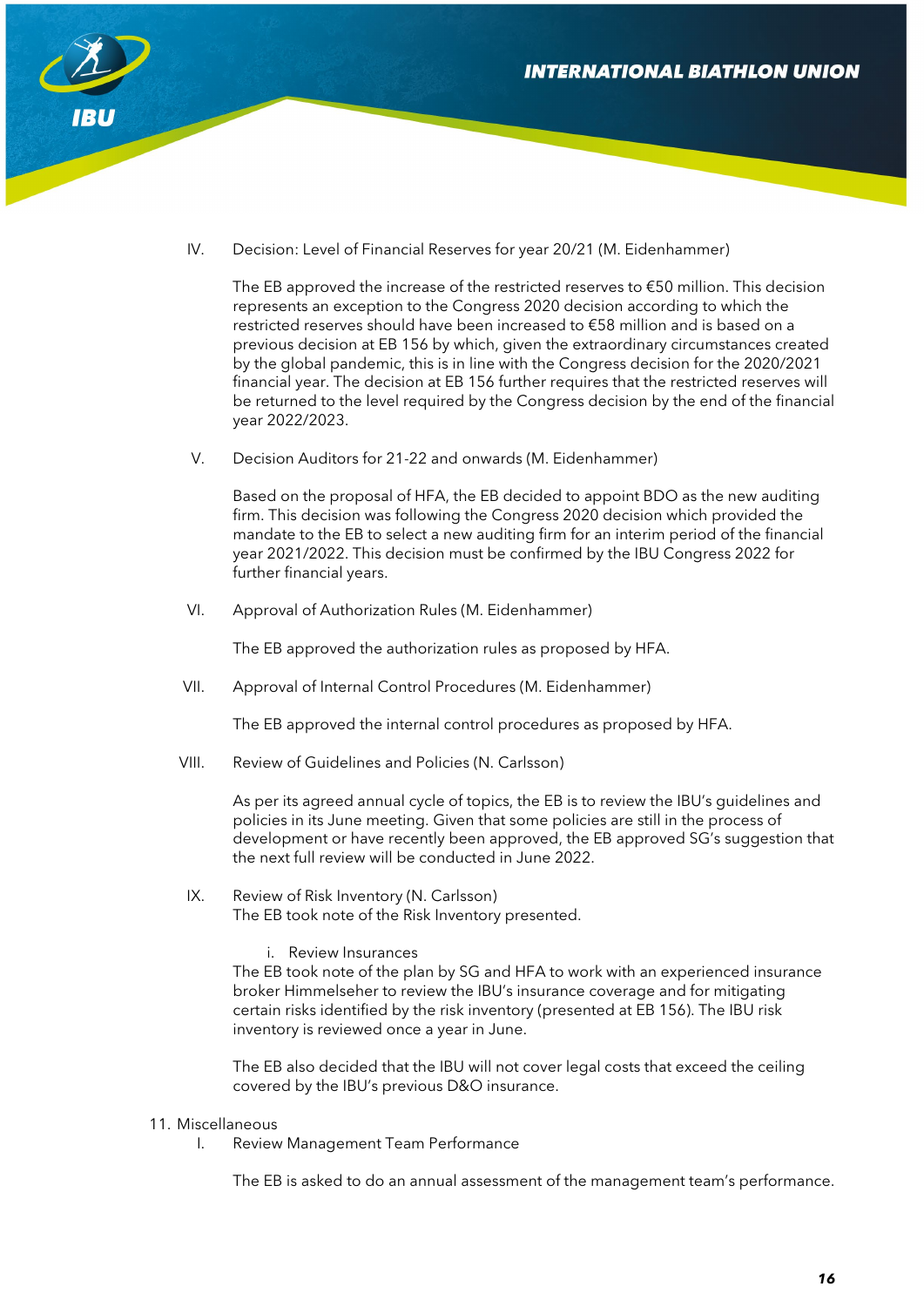

The first IBU online staff survey was conducted in April and its results were included with the meeting documents. SG provided a summary of the management team routines that are now well established including regular management meetings.

II. EB Self-Assessment

The EB conducted its self-assessment, and discussed how should be done in the future.

III. Project TV Graphics (N. Carlsson)

SG provided an update on a review of IBU's TV Graphics that is planned in time for the 2022/2023 season in cooperation with SIWIDATA and digital agency LOOP. The goal is to visibly differentiate between the World Cup and World Championships graphics but only implement selected updates with limited budget.

IV. Membership Questions (N. Carlsson)

The IBU has received a new membership query from Lebanon and the required documentation has been provided to them. There are no concrete updates from the other countries that have previously inquired about becoming an IBU member.

V. NF Changes of athletes

The EB inquired about changes of nation by some athletes that have recently been reported in the media. It was confirmed that given that the IBU nation change rules, and procedure were recently updated, including the waiting period, the EB is only required to take decision in this regard if the required criteria are not met (acc. to IBU Constit. Art. 7.1.9.3) The IBU rules in such regard are considered very strict by international standards. The process is managed jointly by IBU and BIU staff. The EB decided to add a standing agenda item to its meeting agenda to take note of athletes' changes of nation.

Lately there have been two NF changes where all required criteria by the IBU Constitution were fulfilled including the conduction of the respective waiting period:

- Natalia USHKINA (07.09.1996) from RUS to ROU
- Dmitrii SHAMAEV (30.06.1995) from RUS to ROU

### 12. Meetings

|  | <b>EB Meetings</b> |
|--|--------------------|
|--|--------------------|

|               | EB 158, Sept 9-10, Munich/GER (in conjunction with the Presidents' |
|---------------|--------------------------------------------------------------------|
|               | Meeting on Sept 10-12, with arrival for lunch on 9 Sept)           |
| $\cdot \cdot$ | EB 159, Nov 14-16, Lausanne/SUI (new dates and location)           |

- iii. EB 160, February-March 2022, Beijing/CHN, date TBC, and Oslo/NOR, 16-17 March (split in two parts, budget in March)
- II. Other IBU meetings
	- i. Presidents Meeting, Munich/GER, Sept 10-12 2021 (with arrival on evening of 10 Sept)